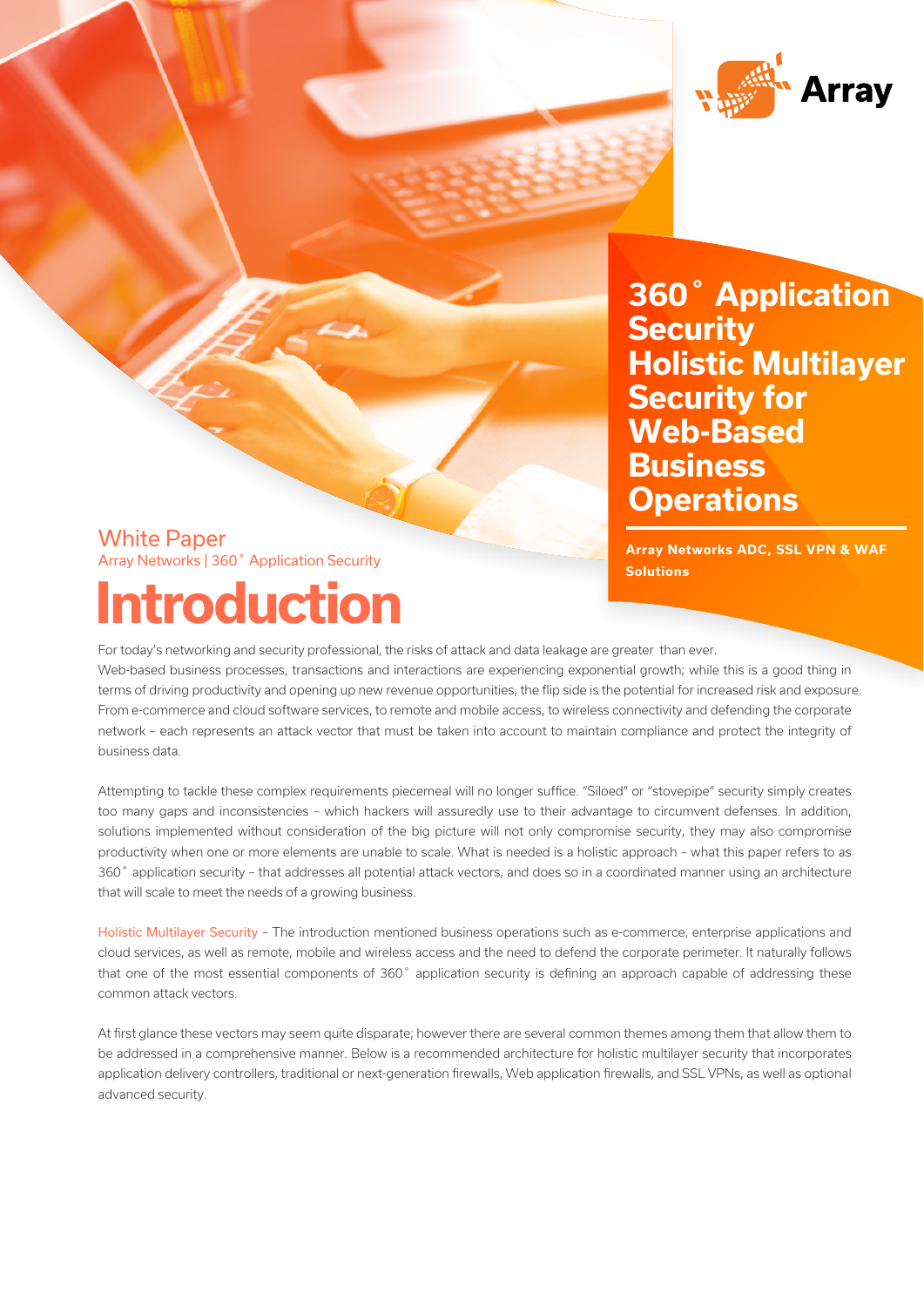



Firewalls & Next-Generation Firewalls – Firewalls continue to define the outerperimeter for both corporate and data center networks. Whether relying on traditional firewallsor deploying newer next-generation firewalls, scalability is an important consideration. Even thelatest and greatest firewalls are limited in terms of throughput, especially for more advancedfunctions such application inspection, intrusion prevention and malware inspection. Byleveraging ADCs such as Array's APV Series to perform Layer-2 load balancing, throughput foradvanced security at the network perimeter may be scaled beyond 50 Gbps. In the case ofArray APV Series ADCs –deployed in a validated solution with Array's technology partner SonicWall – Super Massive next-generation firewalls achieve up to 70 Gbps throughput for advanced firewall security.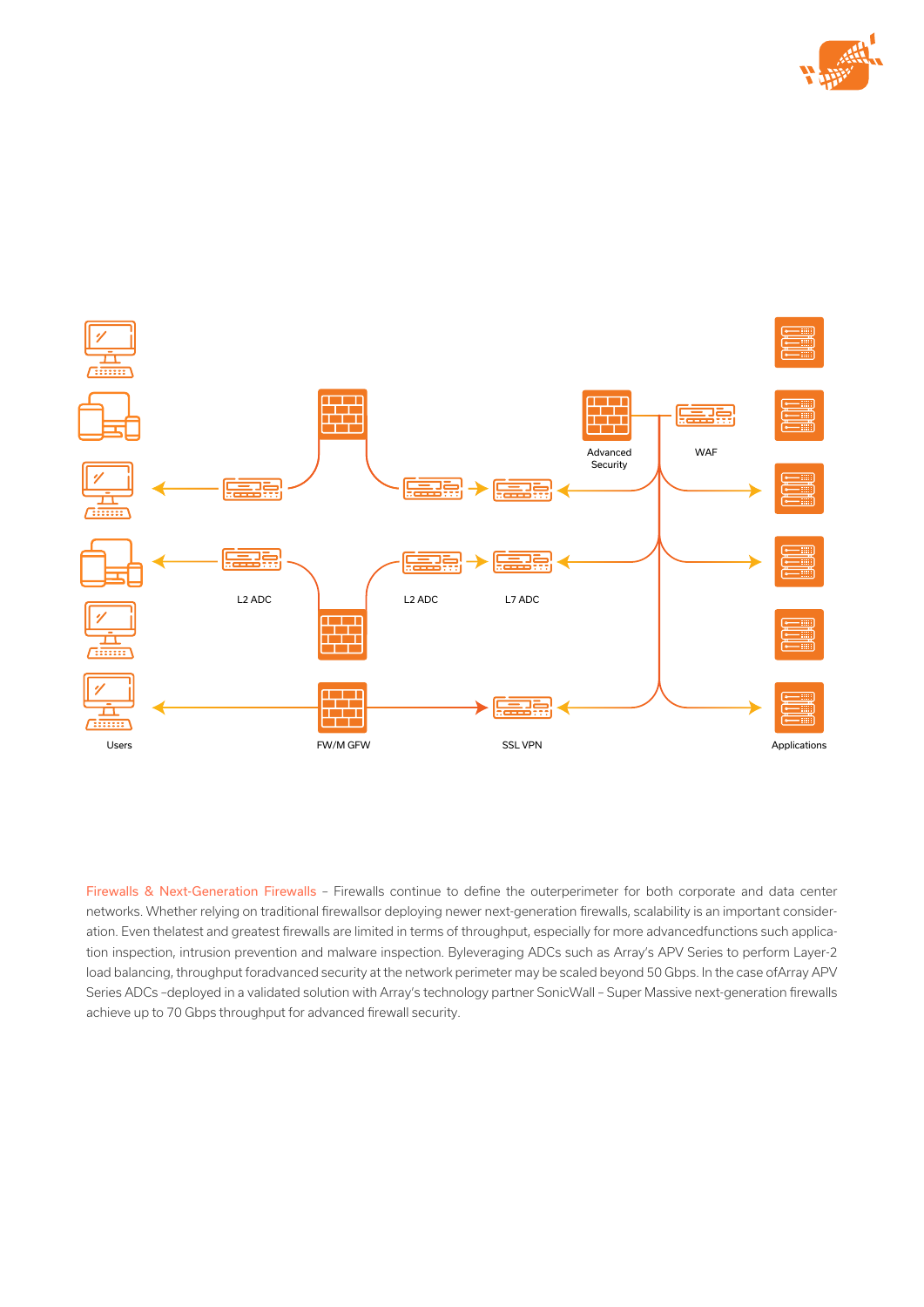

Application Delivery Controllers – One of the main challenges facing traditional andnext-gen firewalls is encrypted traffic. An increasing amount of traffic on the Internet, as well as thetraffic entering and exiting corporate networks and data centers, is encrypted using SSL/TLS(HTTPS). Because the traffic is encrypted, it bypasses the firewall via port 443 withoutinspection, resulting in the burden for security being passed to some other element in thenetwork. Because SSL traffic is commonly decrypted by ADCs (acting as a front-end proxy forservers), the ADC then becomes the next layer of security for application traffic enteringenterprise corporate networks and data centers. Once traffic is decrypted, the ADC can providea first line of defense for application traffic.

For instance, Array's ASF provide a stateful packet-inspection firewall that can support over 1000 ACLs without performance degradation and an enterprise class DDoS mitigation designed to prevent DoS/DDoS attack including DNSSEC. ASF also include Web application firewall (WAF) capabilities; however, caution is advised. While ASF can perform deeper level inspection, the capability often comes at the expense of performance. For high- volume workloads, a "best-of-breed" approach that includes a stand-alone Web application firewall capability may be a superior approach.

SSL VPNs – Similar to encrypted HTTPS traffic bound for ADCs that are front-endingservers, SSL VPN access is another class of traffic that traverses port 443 and is invisible toperimeter firewalls. Again, because the firewall is bypassed, the burden for security is passedto the next element in the network. For organizations using Array's AG Series SSL VPN, acombination of end-point security, 2048-bit SSL encryption, advanced AAA and server-sidesecurity including passive and active Layer-7 content filtering ensure that only authorizedrequests and data are passed to back-end servers, applications and networks.

Another important consideration for remote and mobile access is reduction of attack vectors. Because SSL traffic creates holes in firewalls, it is important to limit the number of connections traversing port 443. With an SSL VPN that is scalable, such as Array's AG Series, remote and mobile access for the entire organization may be consolidated on a single platform. In addition to limiting network exposure, consolidating secure access ensures consistent policies across all users and provides a single pane of glass for managing and monitoring user activity.

SSL Encryption - Utilized to secure a growing portion of all Internet traffic, SSL/TLS is becoming increasingly ubiquitous. However, this security protocol itself is notwithout its own challenges and vulnerabilities. Recent history provides several examplesof SSL-rated vulnerabilities, including Heartbleed, BASH/Shellshock, GHOST, DROWN andothers –

vulnerabilities associated with the widespread use of OpenSSL technology in networking andsecurity solutions.

In an effort to mitigate risks associated with this important security layer, Array Networks has engineered a proprietary SSL stack that is unaffected by Heartbleed, BASH/Shellshock,

GHOST, DROWN and other OpenSSL vulnerabilities. With Array APV Series ADCs and AG Series SSL VPNs, data in transit is secured over SSL, the SSL protocol is protected against tampering and all SSL traffic is inspected and filtered prior to arriving at back-end servers or undergoing additional security screening.

Web Application Firewall - Beyond firewalls, ADCs and SSL VPNs, Web applicationfirewalls provide an additional layer of security. Because they are deployed behind ADCs andSSL VPNs, WAFs are capable of inspecting all traffic (including SSL traffic that was previouslydecrypted by the ADC or SSL VPN). When using an ADC and SSL VPN to front end a WAF, asignificant number of attacks and malicious requests will have already been addressed –allowing the WAF to operate in its power band providing a deeper level of inspection on areduced amount of pre-filtered application traffic. In this model, because compute-intensive

WAF tasks are performed on separate appliances, bottlenecks are avoided and security is assured without sacrificing performance or the end-user experience.

Using Array ASF Series Web application firewalls in conjunction with Array APV Series ADCs and Array AG Series SSL VPNs, today's complex Web application attacks can be detected and blocked-in real time without affecting the normal flow of data traffic. In addition, ASF Series appliances provide fine-grained attack detection and analysis capabilities while protecting against common Web application threats including SQL injection attacks, Web page tampering, malicious code and disclosure of sensitive information.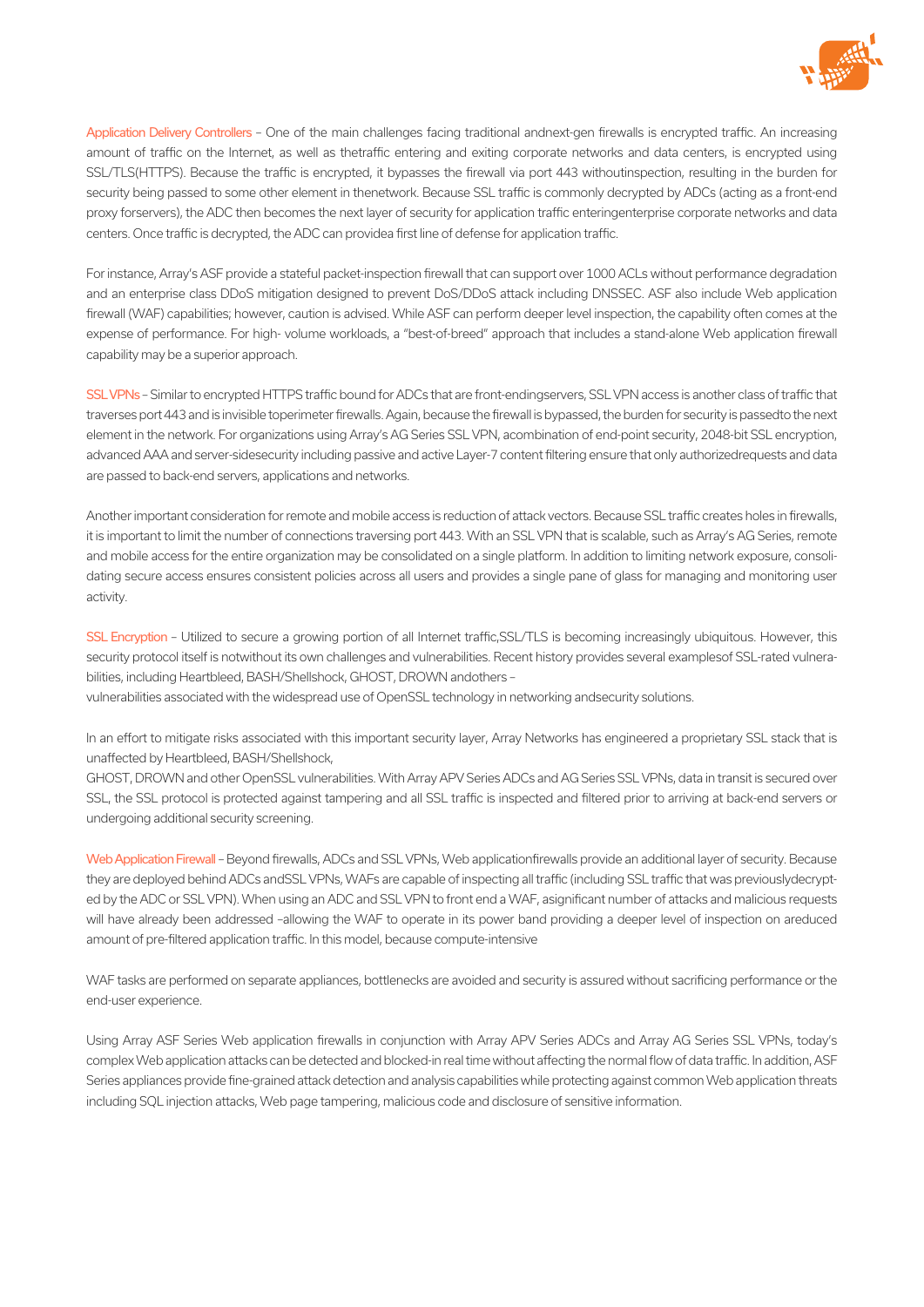

Advanced Security - In addition to Web application firewall capability, manyorganizations require an even greater degree of security like API authentication and Gatewayprotection, Client Fingerprinting, Credentials Encryption, HTML field obfuscation etc. in orderto ensure compliance and protect sensitive business data. In these cases, additional advancedsecurity may be deployed behind ADCs and SSL VPNs to provide intrusion prevention anddetection (IDS/IPS), advanced persistent threat (APT) and malware protection, and email andspam filtering. Again, deployed behind ADCs and SSL VPNs, advanced security appliances areable to provide a final layer of security that may be applied either selectively or to allapplication data (SSL traffic is already decrypted).

### Multilayer Solution-Level Security

While taking a holistic multilayer approach to security is important, it is equally important to ensure component solutions provide layered security. Using the example of Array's APV Series ADCs and AG Series SSL VPNs, security is addressed at every level, from the OS and appliance level and all the way from Layer-2 to Layer-7 of the OSI model.

Every Array appliance is built on a security-hardened OS and platform that only exposes services' ports (no backdoors), explicitly disallows Telnet and is tested and hardened against a range of network attacks including eEye hacking tools, Nessus scans, NMAP, SMURF and local broadcast attacks.

In addition Array appliances also feature an SSL stack tuned for both security and performance. Used for all production traffic, Array's proprietary implementation has proven immune to Heartbleed, BASH/Shellshock, GHOST, DROWN and other recent OpenSSL vulnerabilities. What's more, Array's streamlined, buttoned-down SSL stack not only presents fewer attack vectors, it also provides significantly better performance for secure transaction processing.

APV Series ADCs – Layer-3 security includes per-customer interfaces, ingress packet filtering, up to 1000 ACLs, packet drop logs, dynamic access lists and permit-only network access. Layer-4 security includes TCP stateful inspection, packet sanitization, a reverse proxy architecture and syn-cookie protection against TCP syn floods and DOS attacks. Layer-7 security includes URL filtering, configurable access control, application session control,advance routing based on device, region, browser etc. HTTP protocol validation and policy filtering, attack signature filtering, input validation, XSS prevention and virtual patching.

AG Series SSL VPNs – End-point security includes scans for personal firewalls,anti-virus software, browsers, OSs, service packs and patches and the ability to remediate non-compliant clients. Advanced AAA includes support for LDAP, Microsoft AD, RADIUS, RSASecurID, LocalDB, SSL client certificates and multi-factor authentication including RSA, Duo,Swivel and Syferlock. Layer-7 security includes Web resource mapping with deep packetinspection, as well as buffer overflow protection, syn-flood protection, URL filtering andconfigurable access control.

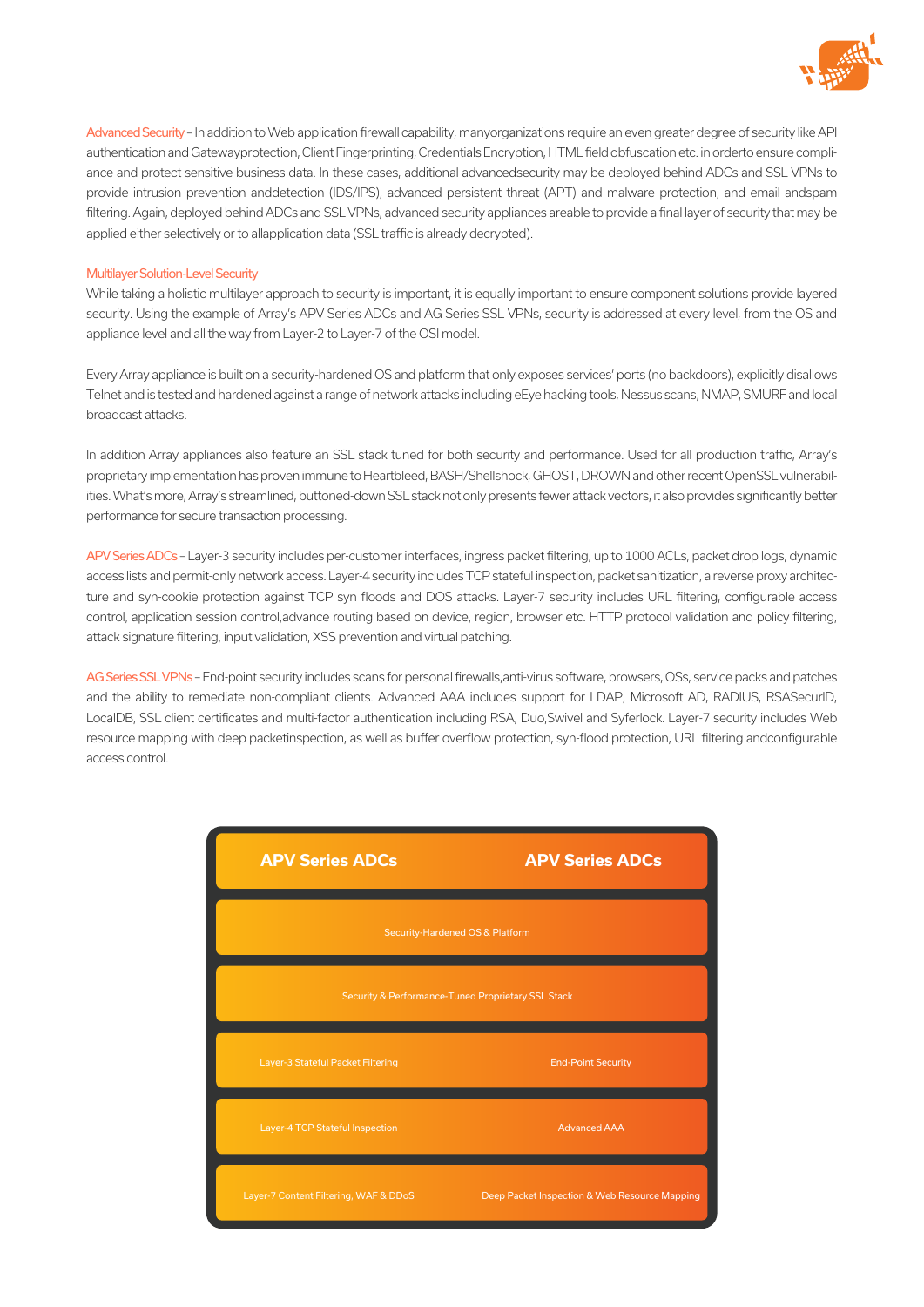

#### Security Without Compromise

Every security architecture is a balancing act. Higher levels of security mean a higher likelihood that productivity is impacted – and a higher likelihood that performance is compromised. Similarly, system administrators often prefer one product solution that integrate a number of security functions – as they take up less space and simplify deployment and management. However, functional integration often comes at the expense of both performance and the end-user experience.

Array AVX Series virtualized appliances eliminate these trade-offs, providing an integrated platform that supports multiple instances of ADC, SSL VPN, WAF and third party security solutions with guaranteed performance. As an example, two virtual appliances could be configured as ADCs, one or two virtual appliances could be configured for SSL VPN and one or two virtual appliances could be configured for WAF. Depending on capacity purchased on the AVX platform, additional VMs could be made available for 3rd party security solutions or the size of VMs could be increased to adapt to increases in application traffic.

Because each virtual appliance is assigned dedicated CPU, SSL cores, memory and interfaces, and because dedicated resources are assigned for hypervisor management, each networking and security function supports guaranteed performance. And because each CPU-intensive security function is operating as a "best-of-breed" solution, holistic multi-layer security may be implemented without impacting performance or the end-user experience. With Array's AVX, high-performance multi-layer security may be implemented in a single appliance that simplifies deployment and simultaneously reduces costs associated with space, power and cooling.

For cloud and virtualized data centers, the AVX allows Array's holistic, multi-layer security architecture to be implemented at a logical level – with traffic routed through networking and security functions as needed on a single integrated platform. What's more, by leveraging Array's eCloud™ RESTful API, configuration and deployment of virtual networking and security functions on the AVX may be automated using either proprietary cloud management or orchestration products from prominent 3rd party providers such as OpenStack Neutron, VMware vRealize Orchestrator and Microsoft System Center Configuration Manager.